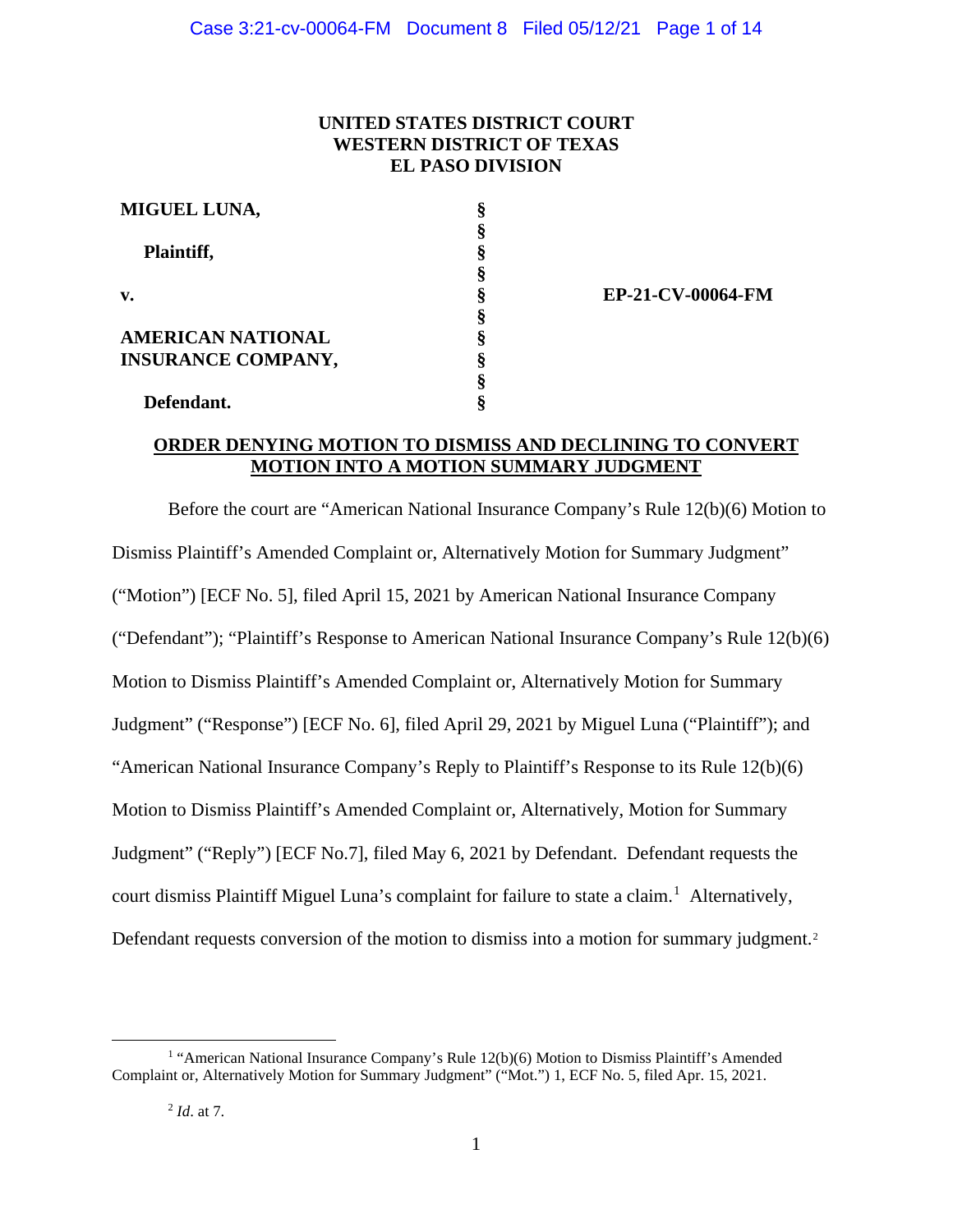## Case 3:21-cv-00064-FM Document 8 Filed 05/12/21 Page 2 of 14

After due consideration of the Motion, Response, Reply, and applicable law, the Motion is **DENIED**.

## **I. BACKGROUND**

This suit arises from Plaintiff's alleged wrongful termination in violation of the Emergency Paid Sick Leave Act ("EPSLA").<sup>3</sup> Defendant employed Plaintiff as an insurance agent from April 23, 2020 to November 10, 2020.<sup>4</sup> On November 6, 2020, a client exposed Plaintiff to COVID-19 during a business meeting.<sup>5</sup> The same day, Plaintiff informed Defendant of the exposure through General Manager Alberto Bocanegra ("Bocanegra").<sup>6</sup> Bocanegra instructed Plaintiff to report to the office the following day or Plaintiff would be deemed to "have abandoned [his] job."7 When Plaintiff reported for work, Bocanegra told him to get tested for COVID-19 and not to see clients until he received the results.<sup>8</sup> On November 8, 2020, Plaintiff notified Defendant he tested positive for COVID-19.<sup>9</sup> On November 10, 2020, Defendant terminated Plaintiff's employment.10

<sup>&</sup>lt;sup>3</sup> See generally "Plaintiff's Amended Complaint and Jury Demand" (Am. Compl."), ECF No. 4, filed Apr. 1, 2021.

<sup>4</sup> *Id*. at ¶¶ 18–37.

<sup>5</sup> *Id*. at ¶¶ 27–28.

<sup>6</sup> *Id*. at ¶¶ 30–31.

<sup>7</sup> *Id*. at ¶ 31.

 <sup>8</sup> *Id*. at ¶ 33.

<sup>9</sup> Am. Compl. ¶ 34.

<sup>10</sup> *Id*. at ¶ 37.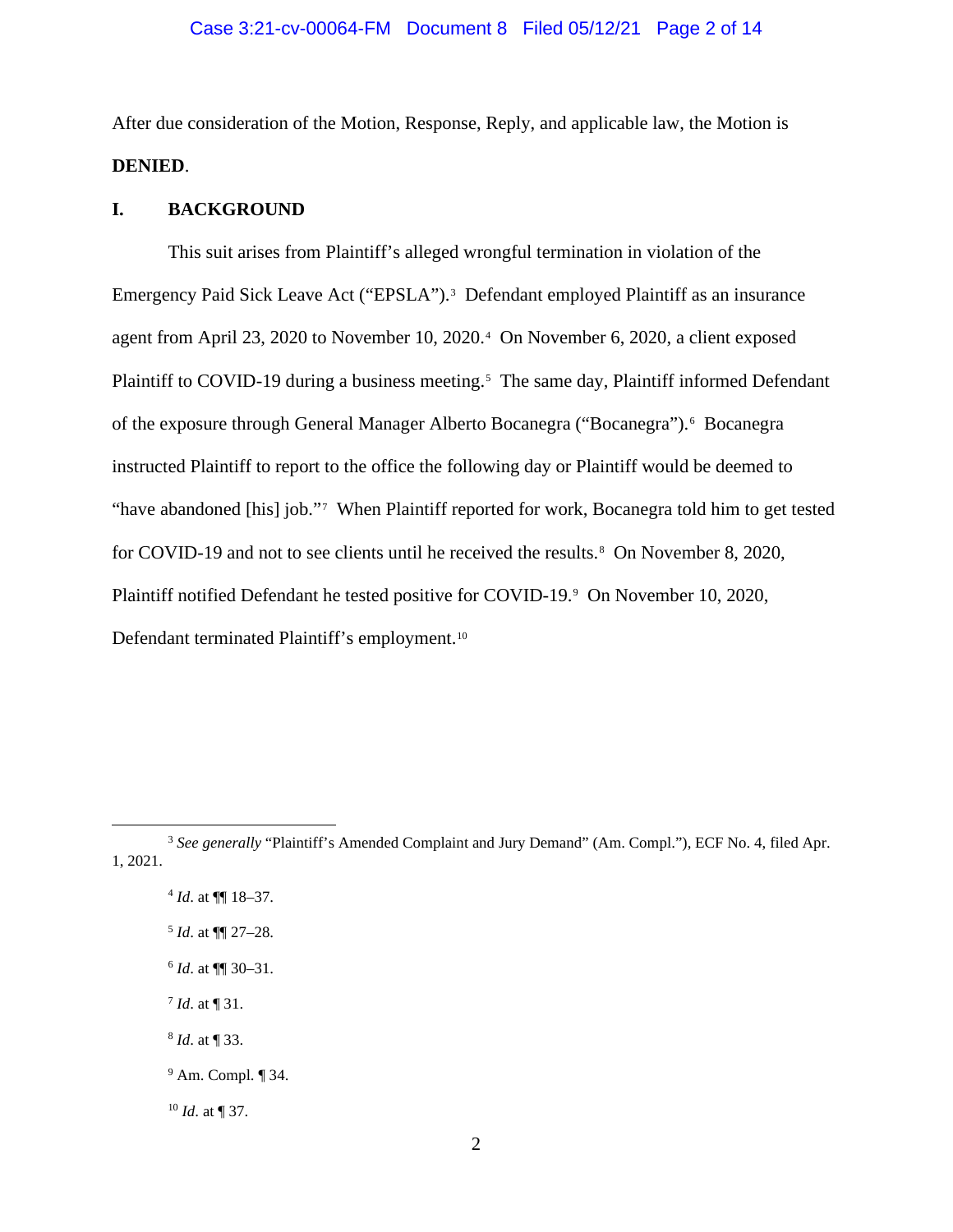# **II. LEGAL STANDARD**

### *A. Dismissal Pursuant to Rule 12(b)(6)*

 Federal Rule of Civil Procedure Rule 12(b)(6) allows dismissal of a complaint for "failure to state a claim for which relief can be granted."11"The central issue is whether, in the light most favorable to the plaintiff, the complaint states a valid claim for relief."<sup>12</sup> To survive a motion to dismiss, a plaintiff must plead "enough facts to state a claim to relief that is plausible on its face."13 "The plausibility standard is not akin to a 'probability requirement,' but it asks for more than a sheer possibility that a defendant has acted unlawfully."<sup>14</sup> "[F]acial plausibility" exists "when the plaintiff pleads factual content that allows the court to draw the reasonable inference that the defendant is liable for the misconduct alleged."15 Therefore, a complaint is not required to set out "detailed factual allegations," but it must provide "more than labels and conclusions, and a formulaic recitation of the elements of a cause of action."16 Although the court must accept well-pleaded allegations in a complaint as true, it does not afford conclusory allegations similar treatment.<sup>17</sup>

 $11$  FED. R. CIV. P. 12(b)(6).

<sup>12</sup> *Great Plains Trust Co. v. Morgan Stanley Dean Witter & Co.*, 313 F.3d 305, 313 (5th Cir. 2002) (internal quotation marks and citation omitted); *see also In re Katrina Canal Breaches Litig.*, 495 F.3d 191, 205 (5th Cir. 2007).

<sup>13</sup> *Bell Atl. Corp. v. Twombly*, 550 U.S. 544, 570 (2007).

<sup>14</sup> *Ashcroft v. Iqbal*, 556 U.S. 662, 678 (2009).

<sup>15</sup> *Id*. (citing *Twombly*, 550 U.S. at 556).

<sup>16</sup> *Twombly*, 550 U.S. at 555.

<sup>17</sup> *See Kaiser Aluminum & Chem. Sales, Inc.*, 677 F.2d 1045, 1050 (5th Cir. 1982) (citing *Associated Builders, Inc. v. Ala. Power Co.*, 505 F.2d 97, 100 (5th Cir. 1974)).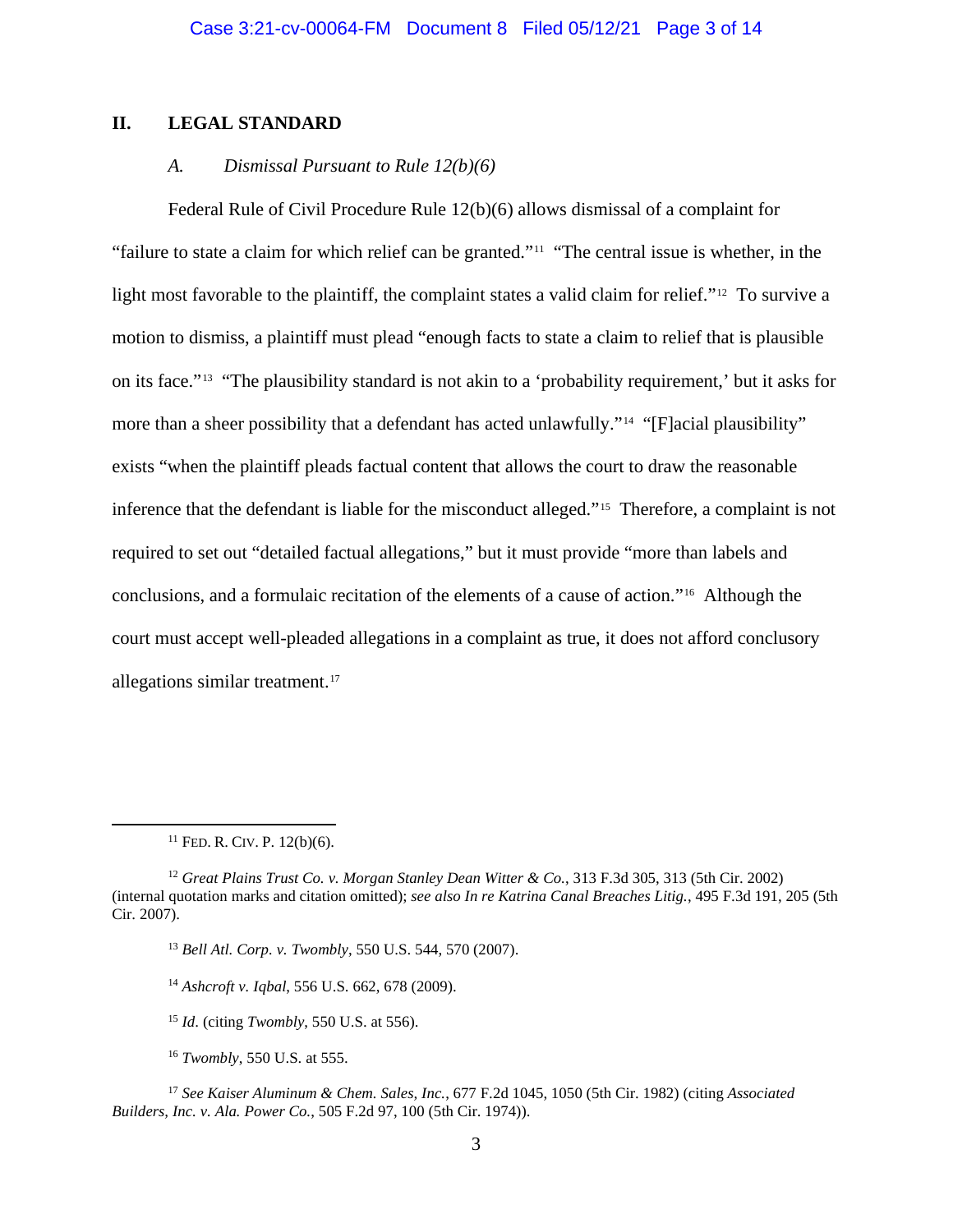# *B. Summary Judgment*

Summary judgment is proper where the pleadings, discovery, and affidavits demonstrate that there is "no genuine dispute as to any material fact and the movant is entitled to judgment as a matter of law."18 A dispute over a material fact is genuine "when there is evidence sufficient for a rational trier of fact to find for the non-moving party."19 Substantive law defines which facts are material.20

 The party moving for summary judgment bears the initial burden of identifying those portions of the pleadings, discovery, and affidavits demonstrating the absence of a genuine issue of material fact.<sup>21</sup> When considering only admissible evidence in the pretrial record,<sup>22</sup> the court will "view all facts in the light most favorable to the non-moving party" and draw all factual inferences in the nonmovant's favor.<sup>23</sup> If the moving party cannot demonstrate the absence of a genuine issue of material fact, summary judgment is inappropriate.24

 Once the moving party has met its initial burden, the nonmoving party must go beyond the pleadings and, by its own affidavits or discovery, set forth specific facts showing that there is a genuine issue for trial.<sup>25</sup> The nonmoving party's burden is not satisfied with "some metaphysical doubt as to the material facts, by conclusory allegations, by unsubstantiated

<sup>18</sup> FED. R. CIV. P. 56(a).

<sup>19</sup> *Perez v. Region 20 Educ. Serv. Ctr.*, 307 F.3d 318, 323 (5th Cir. 2002) (citation omitted).

<sup>20</sup> *Anderson v. Liberty Lobby, Inc.*, 477 U.S. 242, 248 (1986).

<sup>21</sup> *See Celotex Corp. v. Catrett*, 477 U.S. 317, 323 (1986).

<sup>22</sup> *Fowler v. Smith*, 68 F.3d 124, 126 (5th Cir. 1995).

<sup>&</sup>lt;sup>23</sup> *Cheatham v. Allstate Ins. Co.*, 465 F.3d 578, 582 (5<sup>th</sup> Cir. 2006) (per curiam) (citation omitted).

<sup>24</sup> *Tubacex, Inc. v. M/V Risan*, 45 F.3d 951, 954 (5th Cir. 1995).

<sup>25</sup> *Celotex*, 477 U.S. at 324 (internal quotation marks and citation omitted).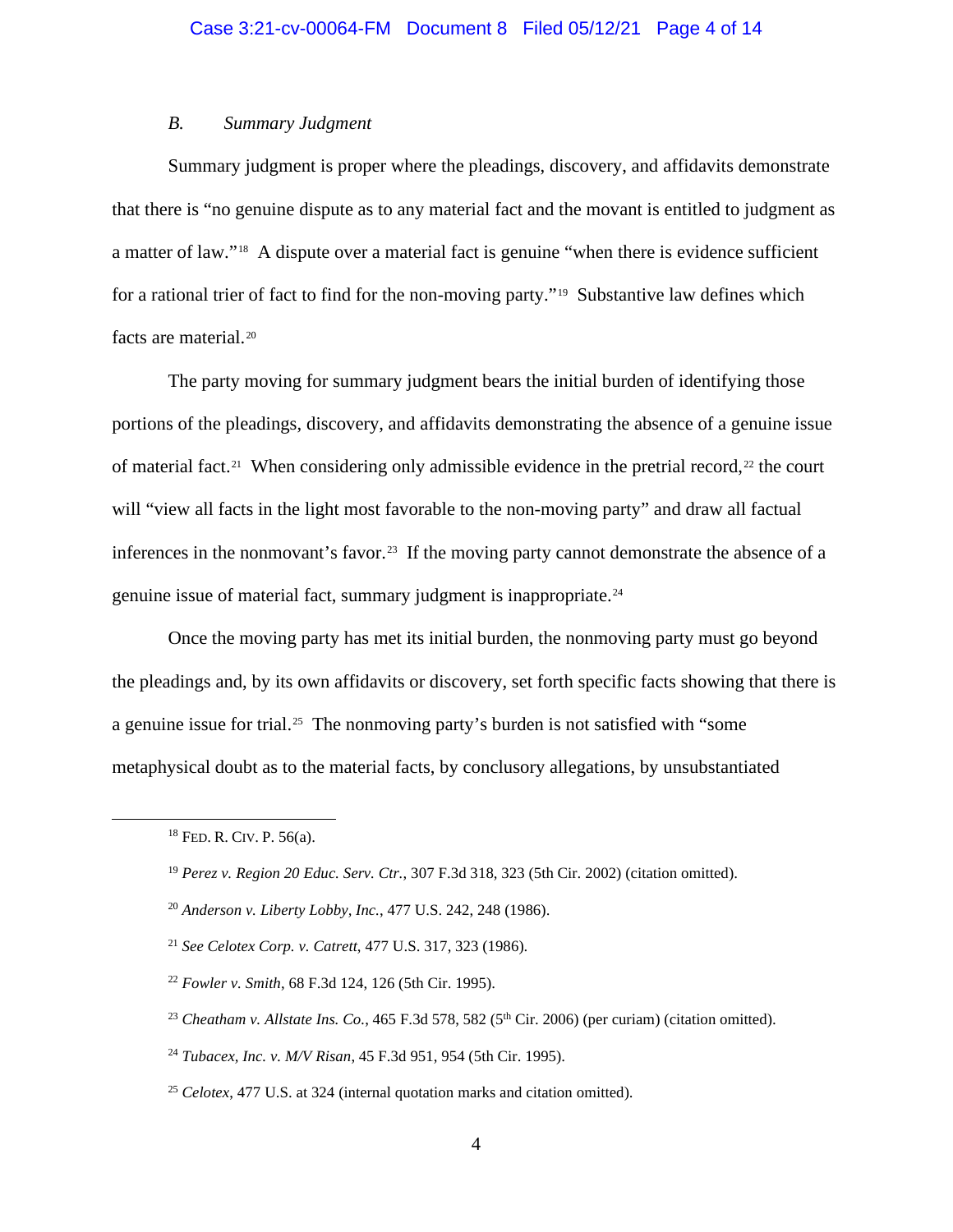#### Case 3:21-cv-00064-FM Document 8 Filed 05/12/21 Page 5 of 14

assertions, or by only a scintilla of evidence."26 The court does not "in the absence of any proof assume that the nonmoving party could or would prove the necessary facts."<sup>27</sup> When reviewing the parties' submissions, the court does not weigh the evidence or determine the credibility of the witnesses."<sup>28</sup> Once the nonmovant has had the opportunity to make this showing, summary judgment will be granted "if no reasonable juror could find for the nonmovant."29

#### **III. DISCUSSION**

## *A. Rule 12(b)(6) Motion to Dismiss*

 Defendant's sole argument for dismissal is that it is not a covered employer under EPSLA and therefore cannot be sued under the law. Under EPSLA, employees who work for covered employers are entitled to paid sick leave if they are unable to work due to: federal, state, or local quarantine or isolation order; self-quarantining at the advice of a health care provider; showing symptoms and seeking a medical diagnosis; caring for someone in quarantine; or caring for a child as a result of school closure or unavailable childcare.<sup>30</sup> A covered employer is prohibited from discharging or disciplining any employee who takes leave pursuant to EPSLA.<sup>31</sup> A covered employer includes only those private entities or individuals engaging in commerce or in an industry affecting commerce and employing fewer than 500 employees.<sup>32</sup>

<sup>29</sup> *Id.*

<sup>&</sup>lt;sup>26</sup> *Little v. Liquid Air Corp.*, 37 F.3d 1069, 1075 (5<sup>th</sup> Cir. 1994) (en banc) (per curiam) (internal quotation marks and citations omitted).

<sup>&</sup>lt;sup>27</sup> *Id.* at 1075 (emphasis removed).

<sup>28</sup> *Caboni v. General Motors Corp.*, 278 F.3d 448, 451 (5th Cir. 2002) (citation omitted).

<sup>30</sup> Emergency Paid Sick Leave Act, Pub. L. No. 116-127, § 5102(a), 134 Stat. 178, 195 (2020).

<sup>31</sup> § 5104(1), 134 Stat. at 196–97.

<sup>32</sup> § 5110(2)(B), 134 Stat. at 198–99. *See also* 29 U.S.C. § 142 (defining commerce for the purposes of both EPSLA and the Fair Labor Standards Act).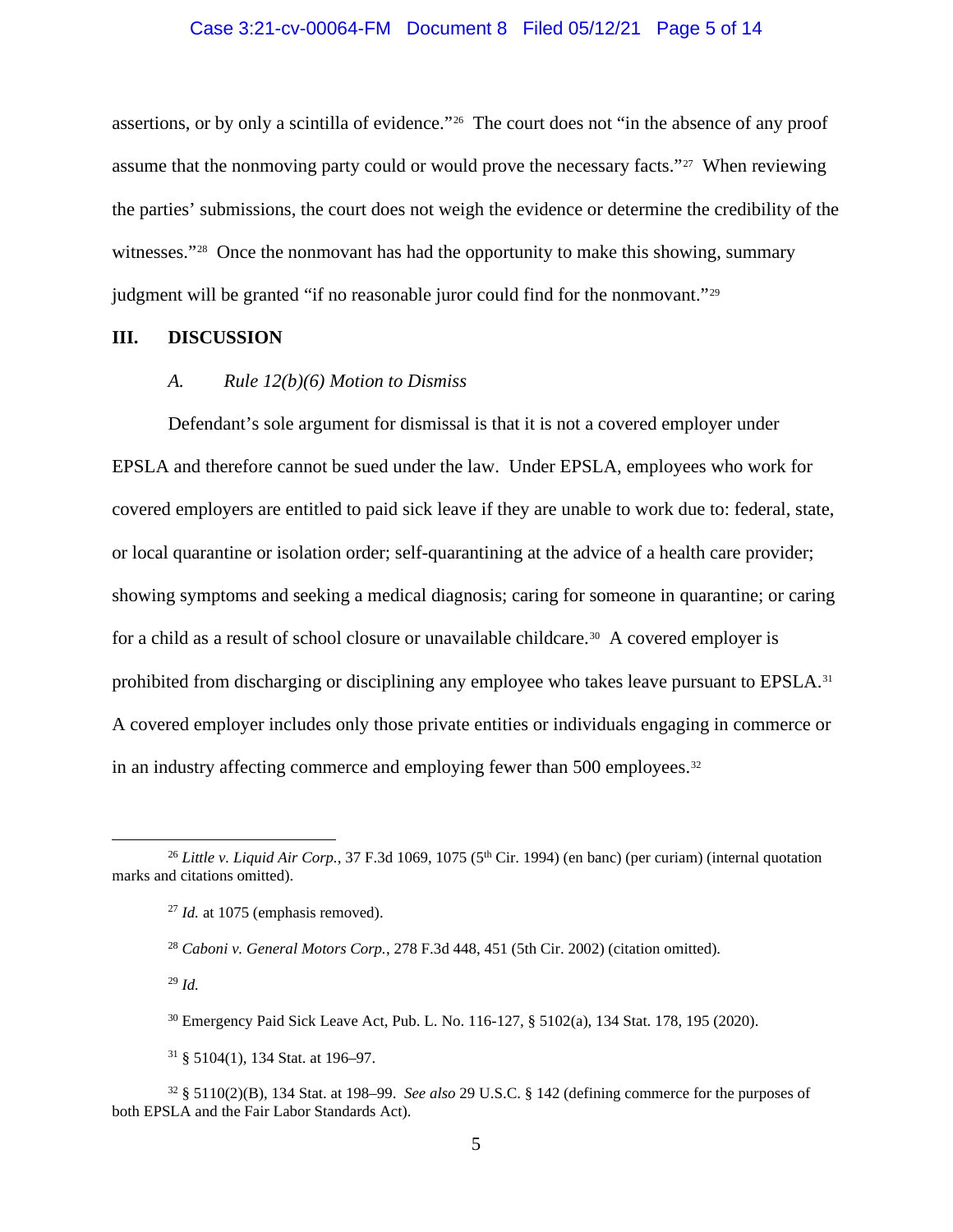## Case 3:21-cv-00064-FM Document 8 Filed 05/12/21 Page 6 of 14

 Plaintiff pleads Defendant employs fewer than 500 people and engages in commerce through its various business activities.<sup>33</sup> Generally, all plausible facts pleaded with sufficient specificity are accepted as true when considering a motion to dismiss.<sup>34</sup> Therefore, these facts are sufficient to permit the inference that Defendant is a covered employee under EPSLA despite Defendant's protestations to the contrary.

As Plaintiff's pleadings are facially sufficient, the court next considers Defendant's request that it take judicial notice that Defendant employs more than 500 employees.<sup>35</sup> A district court is generally limited to considering the contents of the pleadings and the attachments thereto when deciding a motion to dismiss under Rule  $12(b)(6)$ .<sup>36</sup> However, where appropriate, it may also consider matters of which it may take judicial notice.<sup>37</sup> Federal Rule of Evidence 201 states "[t]he court may judicially notice a fact that is not subject to reasonable dispute because it . . . can be accurately and readily determined from sources whose accuracy cannot reasonably be questioned."38 The Fifth Circuit characterizes the standard for judicial notice as applying only "to self-evident truths that no reasonable person could question, truisms that approach platitudes or banalities."39 Examples of traditional uses of judicial notice include the recognition of certain

38 FED. R. EVID. 201(b)(2).

<sup>33</sup> Am. Compl. ¶¶ 19–25.

<sup>34</sup> *See Bell Atl. Corp. v. Twombly*, 550 U.S. 544, 570 (2007).

 $35$  Mot. 4.

<sup>36</sup> FED. R. CIV. P. 12(b)(6); *Collins v. Morgan Stanley Dean Witter,* 224 F.3d 496, 498 (5th Cir. 2000).

<sup>37</sup> *Lovelace v. Software Spectrum Inc.,* 78 F.3d 1015, 1017–18 (5th Cir. 1996) (citation omitted). *See also*  FED. R. EVID. 201(d) ("The court may take judicial notice at any stage of the proceeding.").

<sup>39</sup> *Hardy v. Johns-Mansville Sales Corp.*, 681 F.2d 334, 347 (5th Cir. 1982).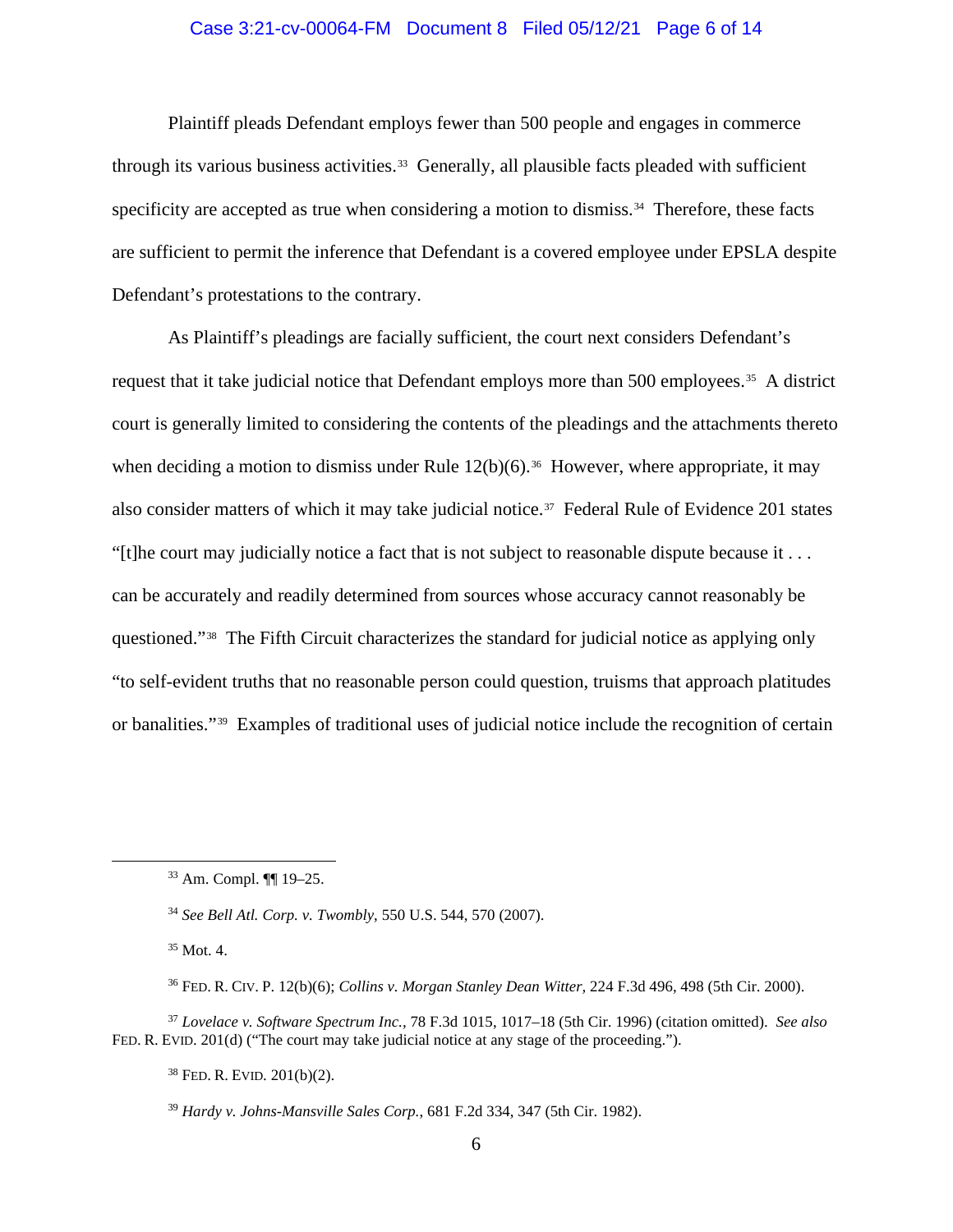### Case 3:21-cv-00064-FM Document 8 Filed 05/12/21 Page 7 of 14

treatises as reliable sources,<sup>40</sup> the truth of facts found in dictionaries, <sup>41</sup> and the application of established scientific principles.42

In support of its request for judicial notice, Defendant provides the affidavit of Human Resources Manager Hanse Ellison ("Ellison"); the City of Galveston 2020 Fiscal Year Adopted Budget; and the City of Galveston Fiscal Year 2021 Proposed Budget.<sup>43</sup> The court examines the applicability of judicial notice to each document in turn. First, while perhaps a compelling piece of evidence for summary judgment, the affidavit of Defendant's employee is not a source of information that cannot reasonably be questioned. Witnesses are routinely questioned and challenged by the discovery process through depositions and requests for documents that might contradict witness testimony. As discovery has not yet commenced, Plaintiff has not yet had the opportunity to begin this process. A single affidavit of a party's employee is far from reaching the indicia of reliability of treatises, dictionaries, and scientific law.

 Government documents have been found to hold facts of which a court may take judicial notice. As Defendant points out, some courts have used sweeping language in favor of this practice, for example, "[p]ublic records and government documents are generally considered not to be subject to reasonable dispute. This includes public records and government documents

<sup>40</sup> *See United States v. Norman*, 415 F.3d 466, 473 (5th Cir. 2005) (citing FED. R. EVID. 803(18)) ("The treatise can be established as reliable authority by expert testimony, by admission of an expert being crossexamined, or by judicial notice.").

<sup>41</sup> *See, e.g.*, *United States v. Henry*, 417 F.3d 493, 494 (5th Cir. 2005) (citing a dictionary as one of several sources for the judicially noticed fact that "both a 12-gauge shotgun and a 16-gauge shotgun have bore diameters in excess of one-half inch").

<sup>42</sup> *See Daubert v. Merrell Dow Pharms., Inc.*, 509 U.S. 579, 592 n. 11 (1993) ("theories that are so firmly established as to have attained the status of scientific law, such as the laws of thermodynamics, properly are subject to judicial notice under Federal Rule of Evidence 201.").

<sup>43</sup> *See generally*, Mot., "City of Galveston 2020 Fiscal Year Adopted Budget," ECF No. 5-1; Mot., "The City of Galveston Fiscal Year 2021 Proposed Budget," ECF No. 5-2; Mot., "Affidavit of Hanse Ellison," ECF No. 5-3.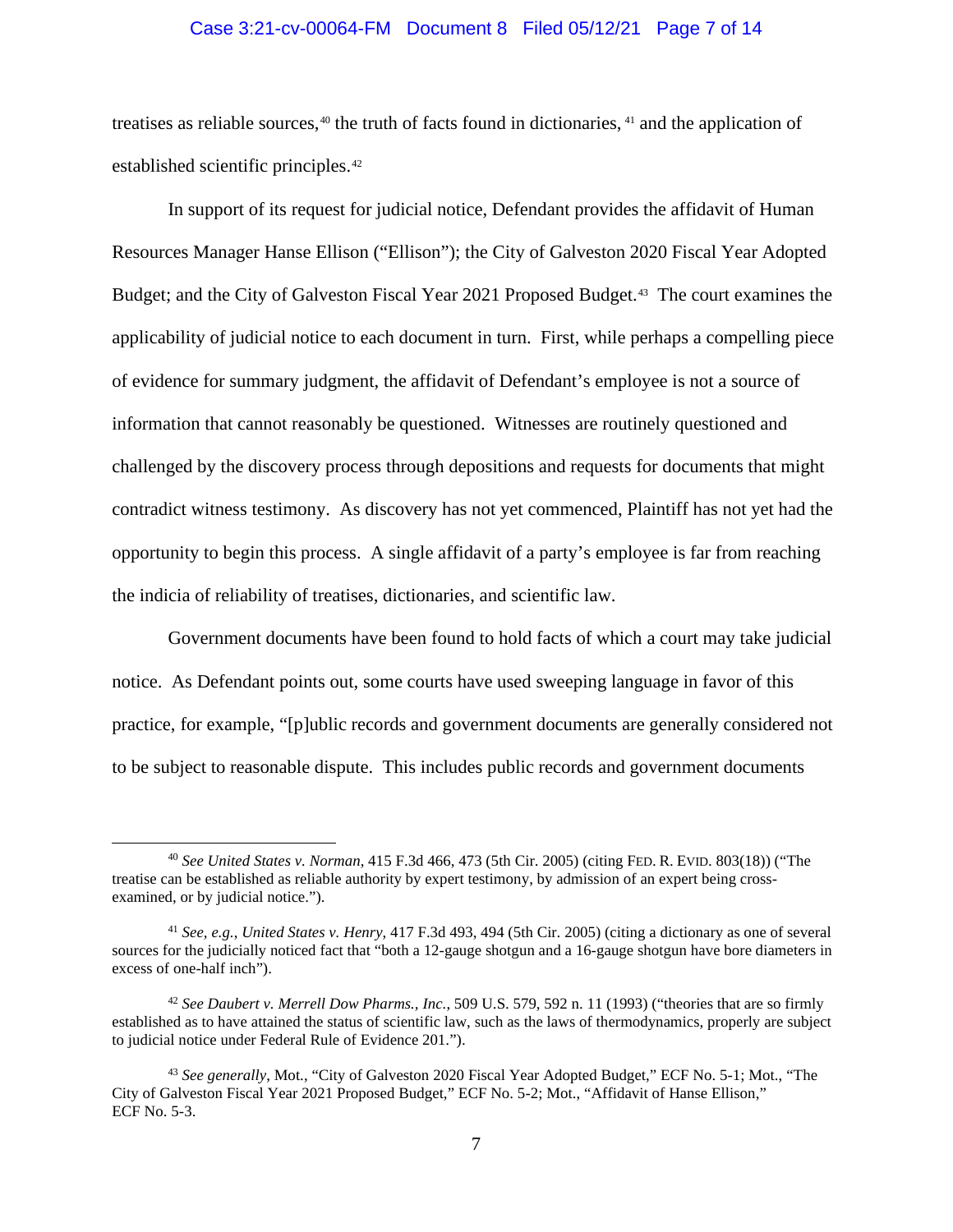#### Case 3:21-cv-00064-FM Document 8 Filed 05/12/21 Page 8 of 14

available from reliable sources on the Internet."<sup>44</sup> Underlying this generalization are judicially noticed facts that are self-evident and unquestionable, but not by sole virtue of their status as a product of a governmental entity. For example, courts have taken judicial notice: of a published decision made by the National Mediation  $Board^{45}$ ; that military personnel health and medical records of veterans are stored at either the National Personnel Records Center or the Veteran's Administration<sup>46</sup>; a party's date of incorporation as reflected on the state commission website<sup>47</sup>; and facts within the Security and Exchange Commission's records showing a party's property holdings and business contracts.<sup>48</sup> In each case, the judicially noticed fact was either a question of an agency's own procedure, a fact solely within an agency's function or control, or information a regulatory agency legally must keep. It can be inferred that the reason information contained in government documents is so often judicially noticed is due to 1) the facts being within the exclusive domain of the agency or key to its essential function; and 2) the legal and procedural safeguards to their accuracy. Publication in a government document alone is not necessarily sufficient to render a fact so self-evident that no reasonable person could question it.

Viewed in this light, it is unusual Defendant relies on the City of Galveston's proposed or adopted budget reports to prove that it employs over 500 people. The number of people employed by a single business operating in Galveston is not key to the city's essential functions.

<sup>44</sup> *U.S. ex rel. Dingle v. BioPort Corp.*, 270 F.Supp.2d 968, 972 (W.D. Mich. 2003). *See also Domain Vault LLC v. McNair*, No. 3:14-cv-1126-L, 2015 WL 5695519, at \*3 (N.D. Tex. Sept. 28, 2015) ("Filings with government agencies, public records, and government documents available from an official government website or other reliable source on the Internet have been held not to be subject to reasonable dispute.").

<sup>45</sup> *Kitty Hawk Aircargo, Inc. v. Chao*, 418 F.3d 453, 457 (5th Cir. 2005).

<sup>46</sup> *Denius v. Dunlap*, 330 F.3d 919, 923 (7th Cir. 2003).

<sup>47</sup> *Domain Vault LLC*, 2015 WL 5695519, at \*3.

<sup>48</sup> *Graham v. Dyncorp Intern., Inc*, 973 F.Supp.2d 698, 705–06 (S.D. Tex. 2013).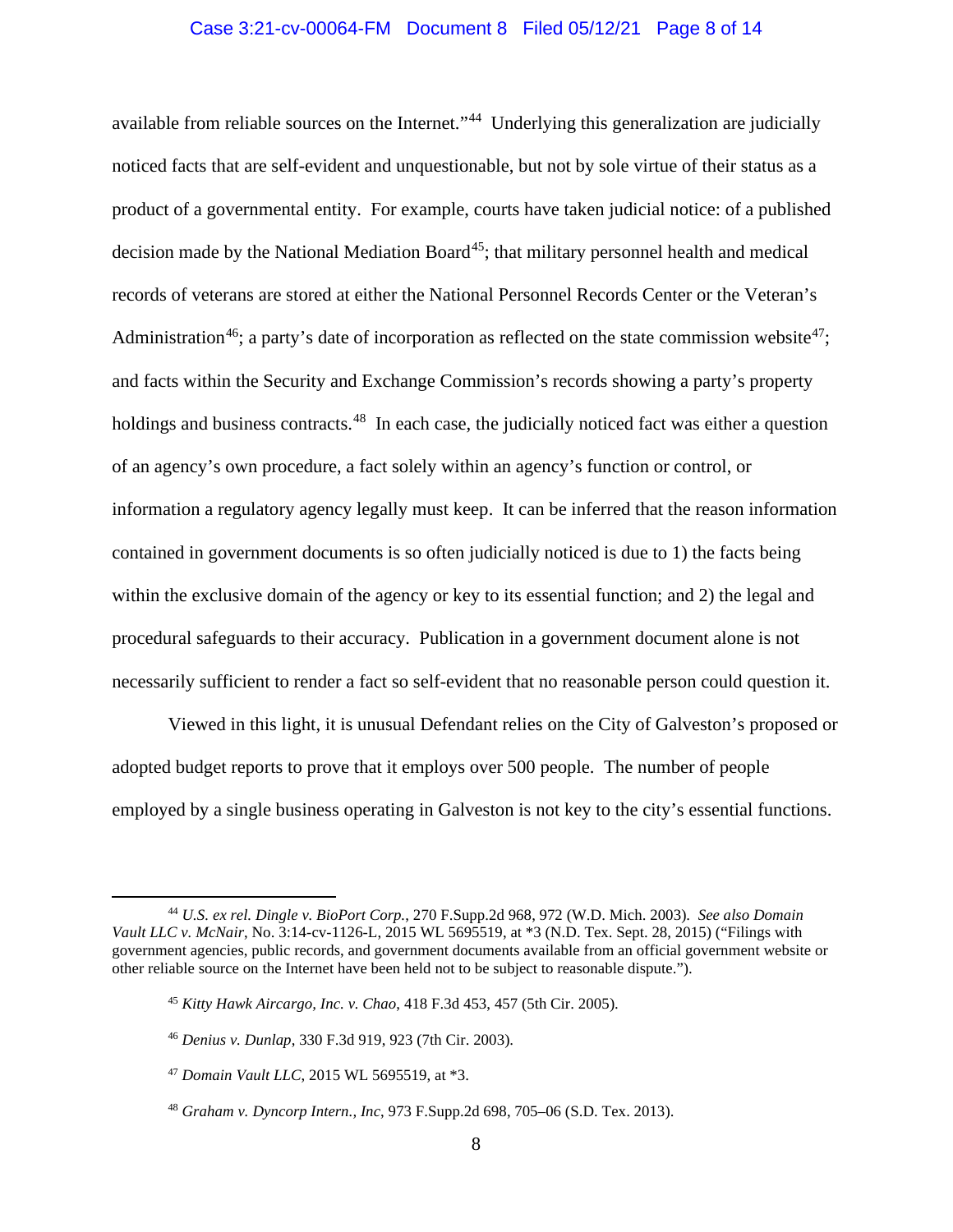## Case 3:21-cv-00064-FM Document 8 Filed 05/12/21 Page 9 of 14

There is no apparent truism that the number of people employed by a private entity and city spending are correlated. It is also not self-evident that the information contained in these documents was obtained through a mechanism subject to legal safeguards. While other documents may conclusively establish the number of Defendant's employees, those are not in the record. As such, the court exercises its discretion to decline to take judicial notice that Defendant employed more than 500 employees at the time it terminated Plaintiff's employment. The number of employees is a fact question not relevant to whether Plaintiff stated a plausible claim for relief. As Defendant does not identify any other pleading deficiency, the action will not be dismissed pursuant to Rule 12(b)(6).

#### *B. Conversion to a Motion for Summary Judgment*

 Pursuant to Federal Rule of Civil Procedure 12(d), a motion to dismiss is converted to a motion for summary judgment when "matters outside of the pleadings are presented to and not excluded by the court."<sup>49</sup> If the court converts the motion to dismiss into a motion for summary judgment, "[a]ll parties must be given a reasonable opportunity to present all the material that is pertinent to the motion."50 When non-pleading materials are filed with a motion to dismiss, the district court has "complete discretion under the Federal Rules of Civil Procedure to either accept the exhibits submitted or not, as it sees fit."<sup>51</sup> Plaintiff is on notice that the court may do so.<sup>52</sup>

 If a district court converts the motion into one for summary judgment, Federal Rule of Civil Procedure 56 ("Rule 56") controls the court's consideration of the motion's merits.

<sup>49</sup> FED. R. CIV. P. 12(d). *See, e.g.*, *Gen. Guar. Ins. Co. v. Parkerson,* 369 F.2d 821, 823 (5th Cir. 1966).

<sup>50</sup> FED. R. CIV. P. 12(d); *Snider v. L-3 Commc'ns Vertex Aerospace, L.L.C.*, 946 F.3d 660, 667 (5th Cir. 2019).

<sup>51</sup> *Isquith v. Middle S. Util. Inc.*, 847 F.2d 186, 196 (5th Cir. 1988).

<sup>52</sup> *See id*.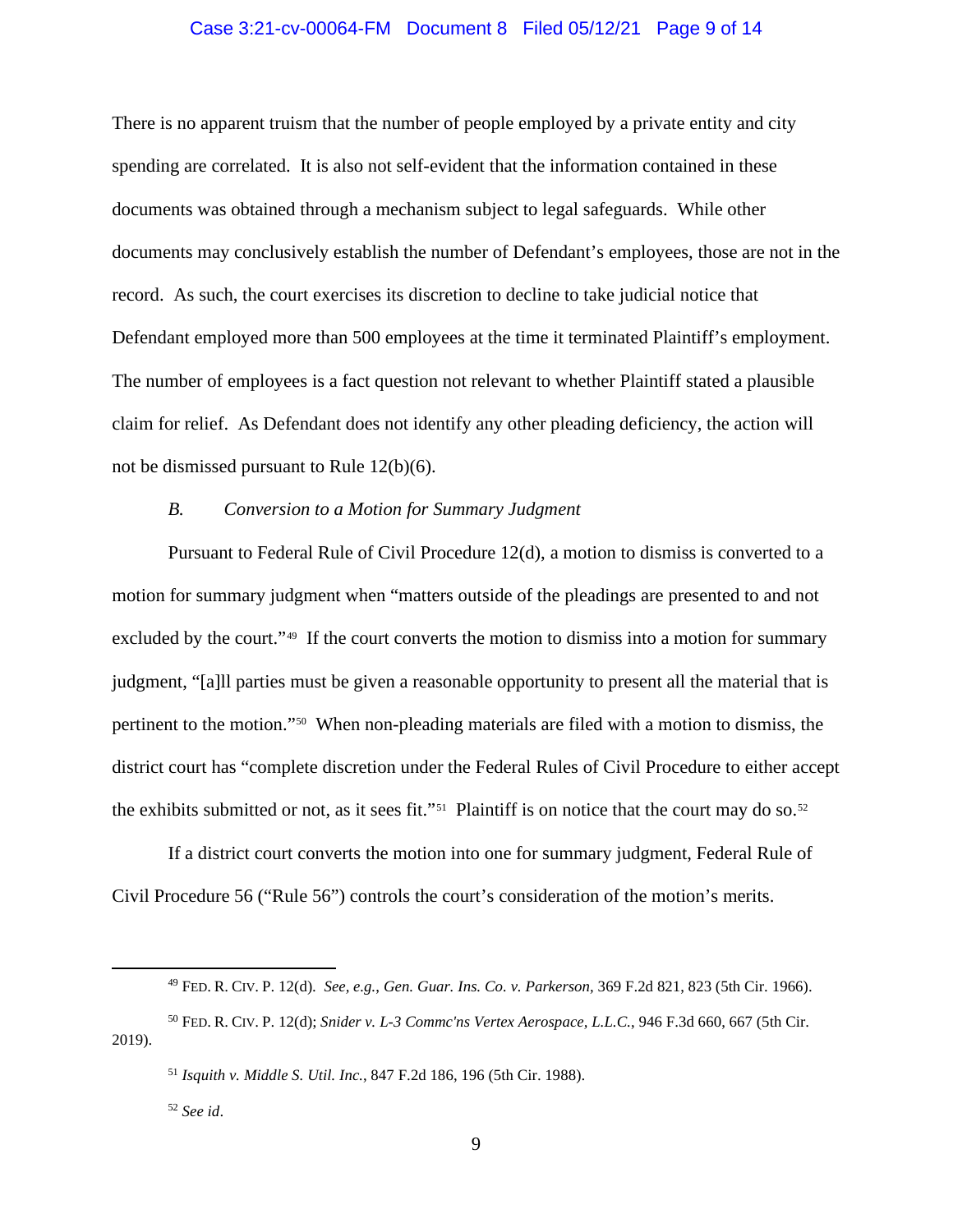## Case 3:21-cv-00064-FM Document 8 Filed 05/12/21 Page 10 of 14

Conversion is more likely when the non-pleading materials are comprehensive and will enable a rational determination of a summary judgment motion.<sup>53</sup> Ordinarily, summary judgment occurs during or after the close of the discovery period.<sup>54</sup> This is at least in part because Rule 56's notice requirement is intended to prevent the premature cut-off of discovery.55 Conversion of a motion to dismiss prior to commencement of discovery is unlikely to give parties a "full, fair, and wholly adequate opportunity for discovery."56

Defendant requests that, if the court does not take judicial notice that it employs more than 500 people, the court consider Ellison's affidavit as summary judgment evidence.<sup>57</sup> Consideration of the affidavit would convert the Motion into a motion for summary judgment without giving Plaintiff the opportunity to conduct discovery. Plaintiff was on notice of the possibility of conversion by virtue of attachment of non-pleading materials to the Motion and chose not to attach its own summary judgment evidence to show a question of material fact.58 However, information regarding the number of people Defendant employs is solely within Defendant's knowledge and control. It is unlikely Plaintiff could have provided documentation in support of his claim before conducting discovery even if such materials exist.

<sup>57</sup> Mot. 7.

<sup>53</sup> *Id*. at 193 n. 3 (citing 5 C. WRIGHT & MILLER, FEDERAL PRACTICE AND PROCEDURE § 1366 (1969)).

<sup>54</sup> *See* FED. R. CIV. P. 56(b) ("Unless a different time is set by local rule or the court orders otherwise, a party may file a motion for summary judgment at any time until 30 days after the close of all discovery.").

<sup>55</sup> *Clark v. Tarrant Cnty,* 798 F.2d 736, 746 (5th Cir. 1986).

<sup>&</sup>lt;sup>56</sup> See id. (holding conversion of a motion to dismiss into a motion for summary judgment was proper when the court accepted evidence outside the pleadings and the parties had a "full, fair, and wholly adequate opportunity for discovery"). *See also Benchmark Elecs., Inc. v. J.M. Huber Corp.*, 343 F.3d 719, 726 (5th Cir. 2003) (holding that the district court erred in treating a motion for judgment on the pleadings as a motion for summary judgment as discovery had not been conducted and the plaintiff did not have notice of the court's intent to convert the motion).

<sup>58</sup> *Isquith*, 847 F.2d at 196.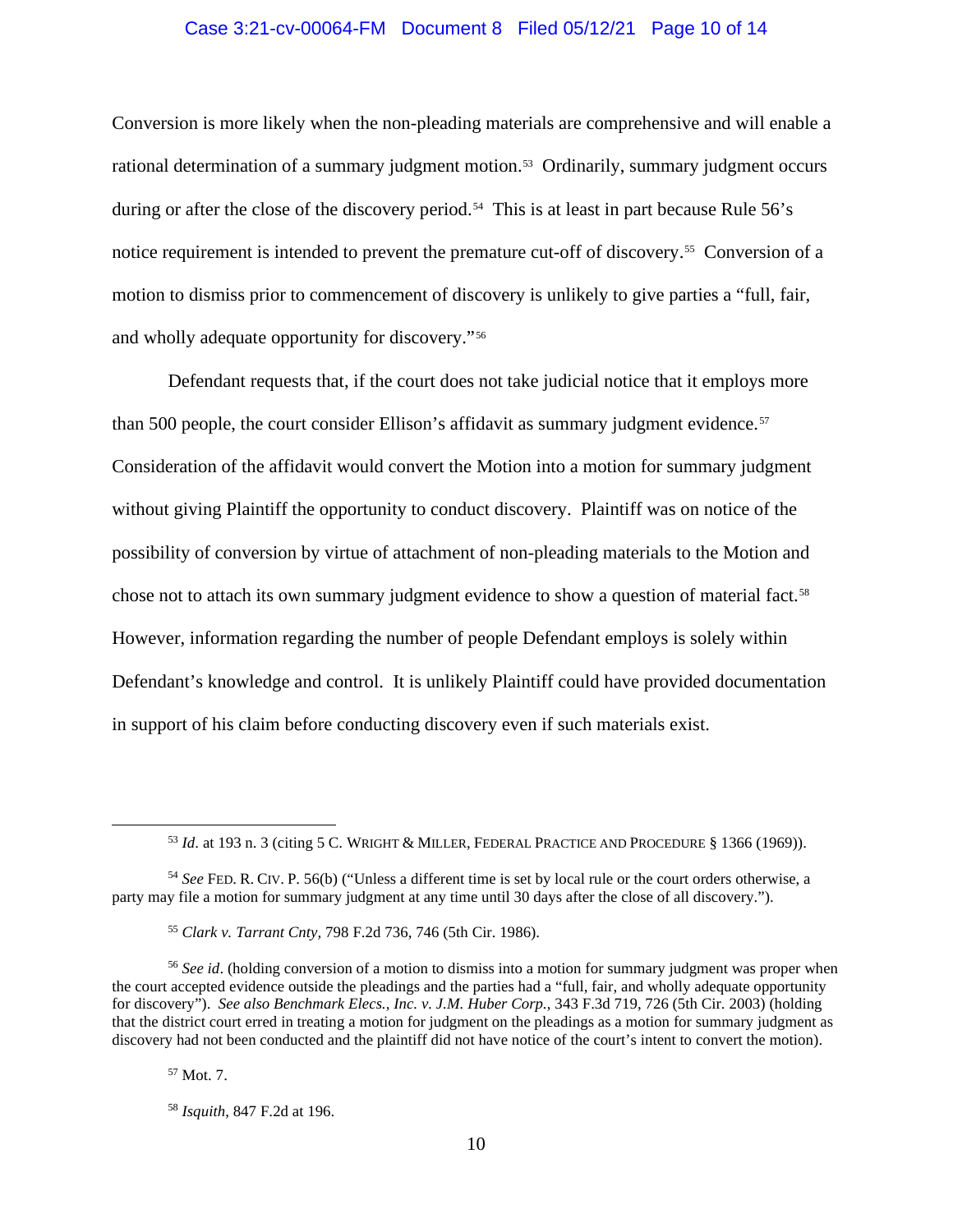## Case 3:21-cv-00064-FM Document 8 Filed 05/12/21 Page 11 of 14

The significance of discovery is increased by the incomplete and inconclusive nature of the non-pleading materials Defendant provides. Defendant does not rely on the Galveston local government estimations of employees for summary judgment purposes.59 The only remaining piece of non-pleading material is Ellison's affidavit. This affidavit alone is not the kind of comprehensive supporting material that enables a rational determination of a summary judgment at this early phase of litigation. As such, consideration of summary judgment evidence should be postponed. This permits Plaintiff a reasonable opportunity to test Defendant's claim that it employs more than 500 people and is therefore exempt from complying with EPSLA. In sum, the court declines to convert Defendant's motion to dismiss into a motion for summary judgment.

#### *C. Discovery*

Defendant next requests that, should the court not grant summary judgment, discovery be limited to the question of how many employees Defendant employed at the time of Plaintiff's termination.60 Defendant also identifies the specific documents it would like to proffer to avoid cumulative discovery. 61 Rule 56(d) permits additional discovery after the filing of a motion for summary judgment if the nonmovant shows it cannot present facts essential to justify its opposition.62 The purpose of the rule is to safeguard against a premature or improvident grant of

<sup>59</sup> "American National Insurance Company's Reply to Plaintiff's Response to its Rule 12(b)(6) Motion to Dismiss Plaintiff's Amended Complaint or, Alternatively, Motion for Summary Judgment" ("Reply") 4 n.8, ECF No. 7, filed May 6, 2021.

 $60$  Reply 5.

<sup>61</sup> *Id*. at 6.

<sup>62</sup> *See, e.g.*, *Am. Fam. Life Assurance Co. of Columbus v. Biles*, 714 F.3d 887, 894 (5th Cir. 2013) (applying FED. R. CIV. P. 56(d)).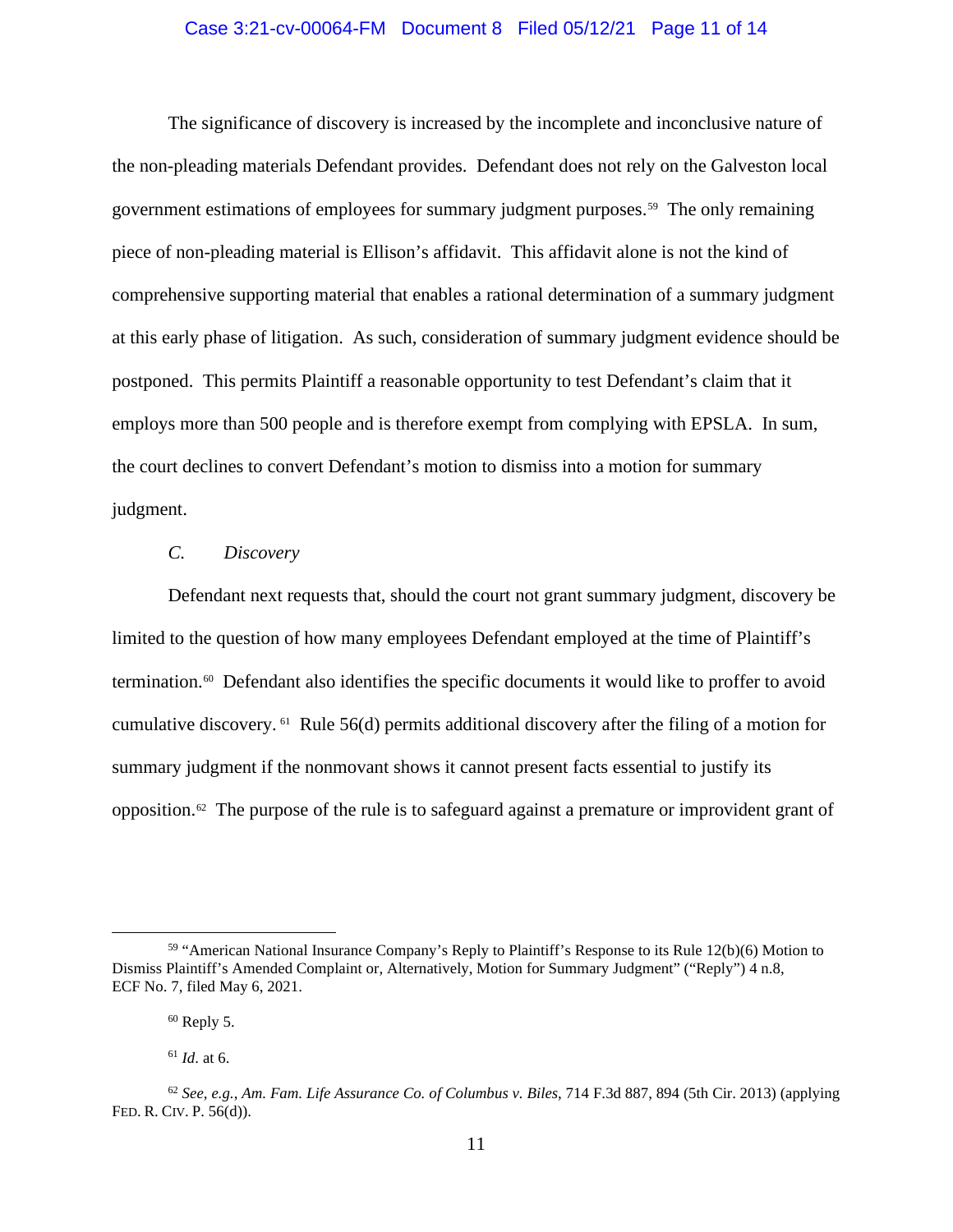## Case 3:21-cv-00064-FM Document 8 Filed 05/12/21 Page 12 of 14

summary judgment.<sup>63</sup> As the court declines to convert the Motion into one for summary judgment, Rule 56 is inapplicable. There is no need to take action to safeguard Plaintiff from a premature grant of summary judgment as no such motion is now pending. Additionally, Rule 56(d) is intended to expand discovery to protect the nonmoving party. It is not intended to be used as Defendant suggests, to limit the scope of discovery before it even begins.

## *D. Attorney's Fees*

Plaintiff requests attorney's fees for time spent responding to the Motion, citing both 28 U.S.C. § 1927 and Federal Rule of Civil Procedure 11 ("Rule 11").<sup>64</sup> A court's inherent authority to impose sanctions protects the integrity of the judicial process.<sup>65</sup> Pursuant to  $\S$  1927, a court may require any attorney who "multiplies the proceedings in any case unreasonably and vexatiously" to personally pay excess costs incurred by such conduct.<sup>66</sup> Such sanctions "are not to be awarded lightly."<sup>67</sup> Section 1927 sanctions must be strictly construed because of their punitive nature and so as to not chill legitimate advocacy.68 They require "evidence of bad faith, improper motive, or reckless disregard of the duty owed to the court."69

<sup>63</sup> *Washington v. Allstate Ins. Co.*, 901 F.2d 1281, 1285 (5th Cir. 1990) (citing 10A WRIGHT, MILLER, AND KANE, FEDERAL PRACTICE AND PROCEDURE § 2740 (1983)).

<sup>64</sup> "Plaintiff's Response to American National Insurance Company's Rule 12(b)(6) Motion to Dismiss Plaintiff's Amended Complaint or, Alternatively Motion for Summary Judgment" ("Resp.") 5, ECF No. 6, filed Apr. 29, 2021.

<sup>65</sup> *Chambers v. NASCO, Inc.*, 501 U.S. 32, 44–45 (1991); *Snider v. L-3 Commc'ns Vertex Aerospace, L.L.C.*, 946 F.3d 660, 680 (5th Cir. 2019).

<sup>66</sup> 28 U.S.C. § 1927.

<sup>67</sup> *Gonzalez v. Fresenius Med. Care N. Am.*, 689 F.3d 470, 479 (5th Cir. 2012) (affirming sanctions where counsel used an errata sheet to revise deposition testimony to push a case to trial where the client no longer adhered to the allegations supporting the claim).

<sup>68</sup> *Id*. *See also Lawyers Title Ins. Corp. v. Doubletree Partners, L.P.*, 739 F.3d 848, 872 (5th Cir. 2014) (reversing sanctions where a claim was pursued in good faith and was, at worst, not meritorious).

<sup>69</sup> *Edwards v. Gen. Motors Corp.,* 153 F.3d 242, 246 (5th Cir. 1998).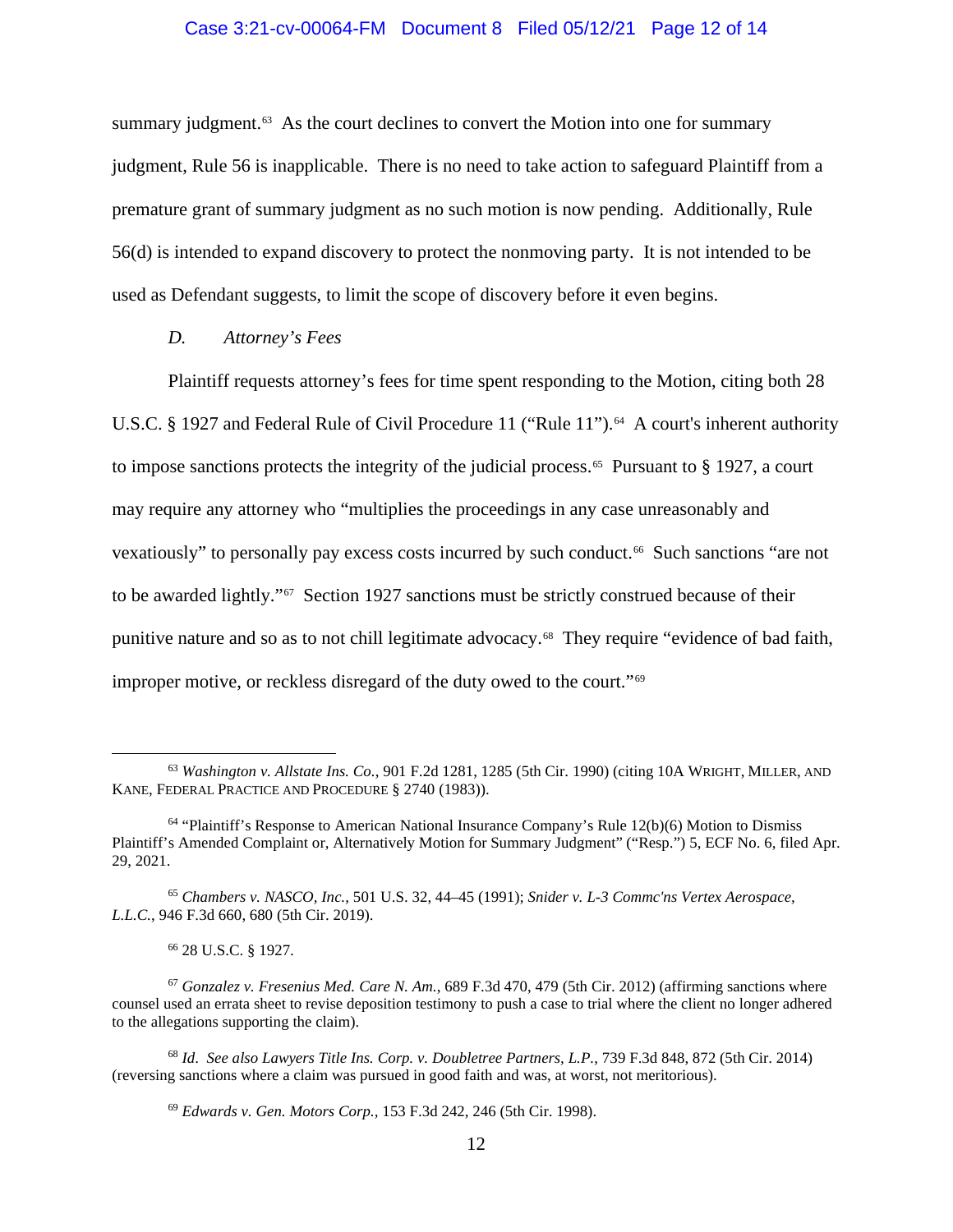## Case 3:21-cv-00064-FM Document 8 Filed 05/12/21 Page 13 of 14

 A court may impose Rule 11 sanctions, in relevant part, when an attorney files a written motion "for an improper purpose, such as to harass, cause unnecessary delay, or needlessly increase the cost of litigation" or when the legal contentions are not "warranted by existing law."70 Unlike § 1927 sanctions, Rule 11 sanctions require evaluation of attorney conduct by an objective standard of reasonableness under the circumstances, without regard to the attorney's good faith.<sup>71</sup>

Plaintiff's request for sanctions in his request for attorney's fees is both unreasonable and clumsily executed. First, Plaintiff did not follow proper procedure for bringing a motion for Rule 11 sanctions. A motion for sanctions under Rule 11 "must be made separately from any other motion."72 To embed the request for sanctions into the Response both disregards the Federal Rules of Civil Procedure and introduces a misconduct allegation irrelevant to the substantive issue raised in the Motion.<sup>73</sup>

 Next, the substance of Plaintiff's misconduct allegation is that Defendant's Motion (1) is "frivolous, vexatious, harassing, and intended to delay these proceedings"<sup>74</sup> and  $(2)$  ignores controlling law by asking the court not to take his well-pleaded facts in the complaint to be true.75 Plaintiff does not make any showing of Defendant's bad faith or intent to delay proceedings, nor could such conduct be inferred. The Motion displayed objectively reasonable,

<sup>74</sup> Resp. 4.

<sup>75</sup> *Id*.

 $70$  FED. R. CIV. P. 11(b)-(c).

<sup>71</sup> *See Thomas v. Cap. Sec. Servs., Inc.*, 836 F.22d 866, 873 (5th Cir. 1988).

<sup>72</sup> FED. R. CIV. P. 11(c)(2).

<sup>73</sup> *See Cooter & Gell v. Hartmarx Corp.,* 496 U.S. 384, 396 (1990) ("[An] imposition of a Rule 11 sanction is not a judgment on the merits of an action. Rather, it requires the determination of a collateral issue: whether the attorney has abused the judicial process, and, if so, what sanction would be appropriate.").